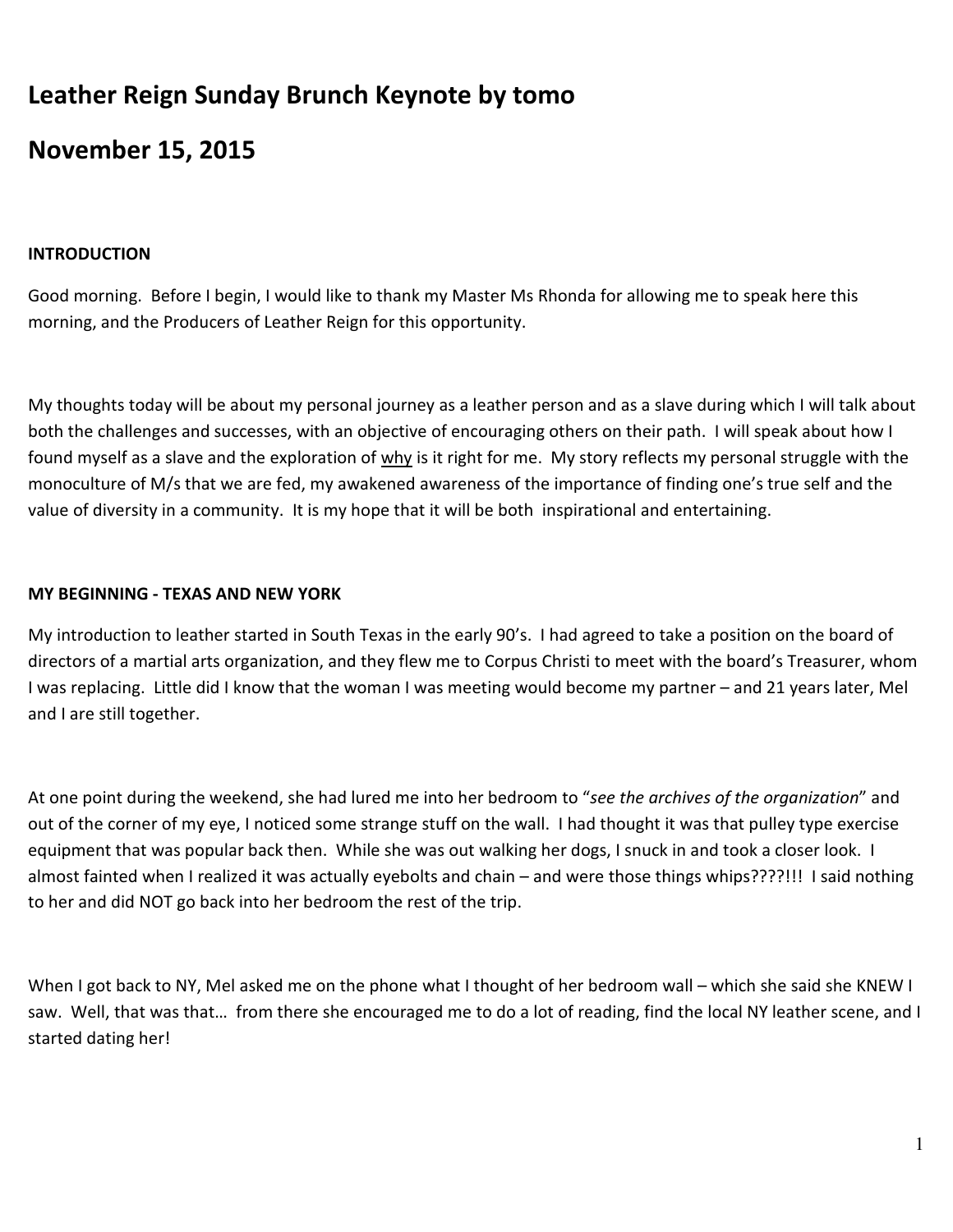To begin my search, I embarrassingly first found the America Online leatherdykes chatroom. I was obsessed. I remember being so impatient as that stupid modem tone informed me that my computer was trying to connect. Funny though, 20 years later, I still have friendships with people I "met" in that room. From that group, I found TES and the Lesbian Sex Mafia, and spent many a night at the local leather spaces in NY at that time.

I also began flying quite a bit back and forth to Corpus. Mel was very involved in the leather scene there and was only the second female member of the Corpus Christi Motorcycle Club, which was a part of the Texas Conference of Clubs. It was there that I attended my very first leather event, the annual club run called Sex on the Beach held at the men's leather bar. During the run, they had a large smoker going with Texas smoked brisket. Not only did I pop my leather cherry that weekend, I suddenly was no longer a vegetarian!

Mel and I had a very hot start to life together. Sex and wax and canes and floggers and single tails… I can remember being up most of the night, then catching a 6am flight back to New York. Oh to be young… she introduced me to leather, taught me everything I knew, and wow did we have fun. We fell in love and within a year, Mel moved to New York.

There was so much energy and new information. I had no idea who I was as a Leather Person, Top, bottom, masochist, sadist, Dominant, submissive..all of the above? I wondered what exactly IS a leather person? And did I hear that correctly… one could be a slave?

## **PITTSBURGH**

As my relationship with Mel progressed, we realized that we were not a total match as leather partners. She was much more into BDSM and I knew on that what I needed in my life was authority exchange. Being committed to each other, we chose to examine how the conditions of our poly relationship had changed and how we could continue to grow together to be our full selves. Once again, in an online chat room, I found a Dominant in Pittsburgh, Pennslyvania and began what ended up being a 12 year D/s relationship, most of which was 24/7.

I was still trying to figure out who I was. I didn't know much about D/s at the time, and I thought I had two choices… boy or girl. That was an easy choice, or was it? I chose boy and started to use male pronouns. Though saying boy felt more comfortable for me than girl, neither fit well. As a boy, many people interacted with me as if I still had to grow up, to which I did not respond well. Other boys wanted to play with me. I never really understood that either.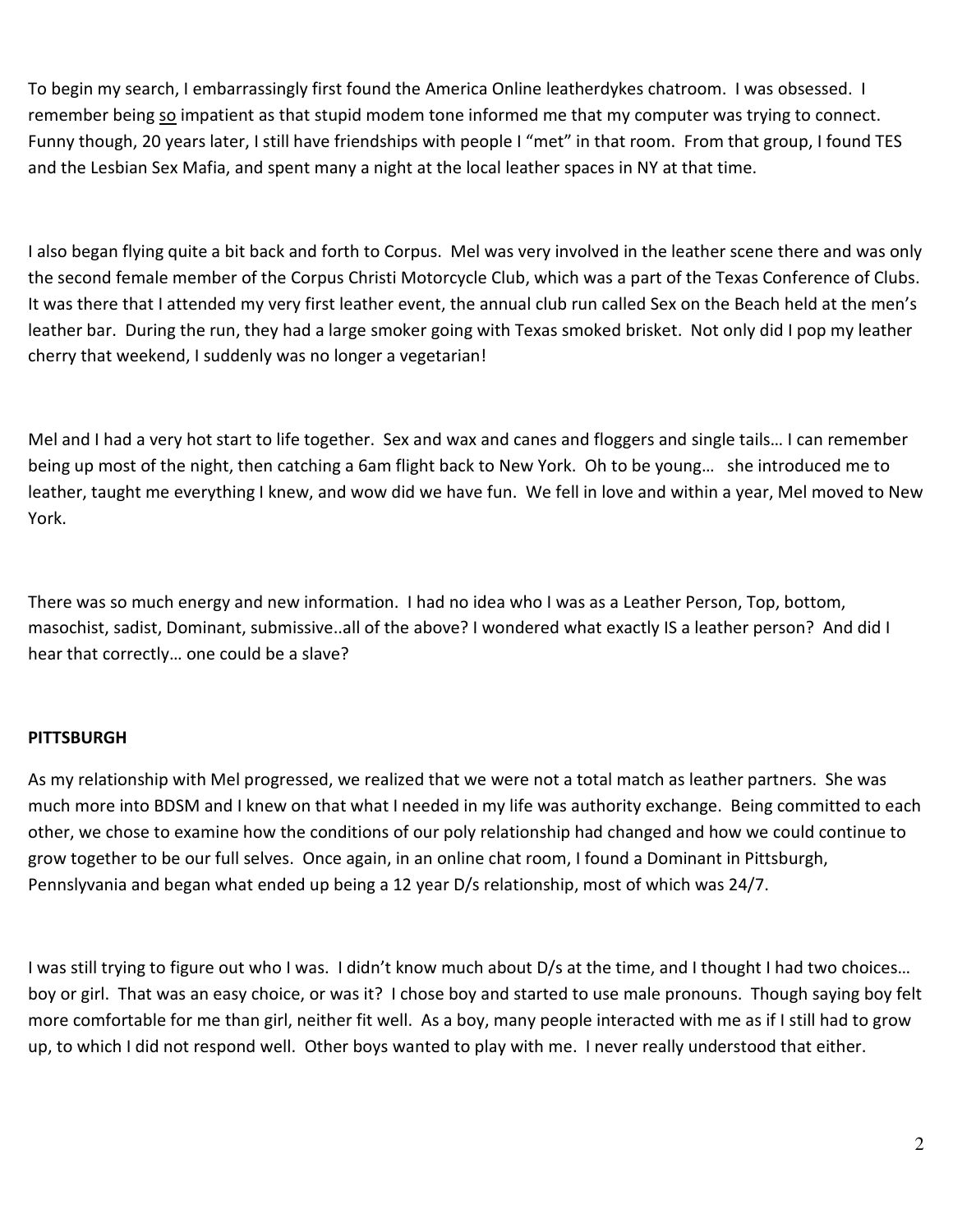I also did not ever feel right using male pronouns. Truthfully neither male nor female has ever felt like a fit for me. Gender, for me, is not one of two points. I prefer my gender to be butch, which is a fluctuating location along a gender line, not any one single point at either end. Though I knew I was drawn to service and surrender, finding a word for it at this point in my life was confusing and frustrating.

# D.U.C.

A fetish that I realized I was drawn to was the wearing of Military uniforms. I had met two friends in Pittsburgh who were also drawn to military, discipline, and uniforms. We felt strongly that there was a need for a uniform corps that welcomed women. Using our non-profit board experience in the martial arts community, Mel and I joined together with our Pittsburgh friends and we founded the Dyke Uniform Corps, which 17 years later is still going strong with members from across the United States and Canada.

As far back as I can remember, I was drawn to the military. I remember my mother telling me that at three years old, I had come into possession of an enlisted US Navy dixie cup cover. This is the round white canvas hat that got its nickname due to looking like a common Dixie paper drinking cup. As a young child in a traditional Italian household, I was raised believe it or not, with very long hair, even at that young age. Apparently, I found a pair of scissors and cut off most of my hair. When my mother asked why I did that, I replied "so it looks right with the hat, Mom".

It was not okay to have short hair in my youth, no less to be a dyke and did I mention leatherdyke and wearing uniforms? It was a distant departure from my childhood, but I felt more comfortable with my short cropped hair, in my new uniforms and in my leather, than I ever had before. I was beginning to feel like I had a place in this community.

# M/s

About 9 years into the D/s relationship in Pittsburgh, the Dominant I belonged to met and committed to a peer partner. She was the first person I had ever met who identified as a Master, and it was through her that I learned about the Master slave community, and realized who I truly was...

A slave was not particularly something I had considered before then. Ownership? Being owned? Somebody else having authority over everything? And what about Mel? How can I be a slave and have a peer partner? No way I thought, that does not work in my world. But then somehow, it just happened. Something shifted and a place deep inside of me was touched that I hadn't realized existed.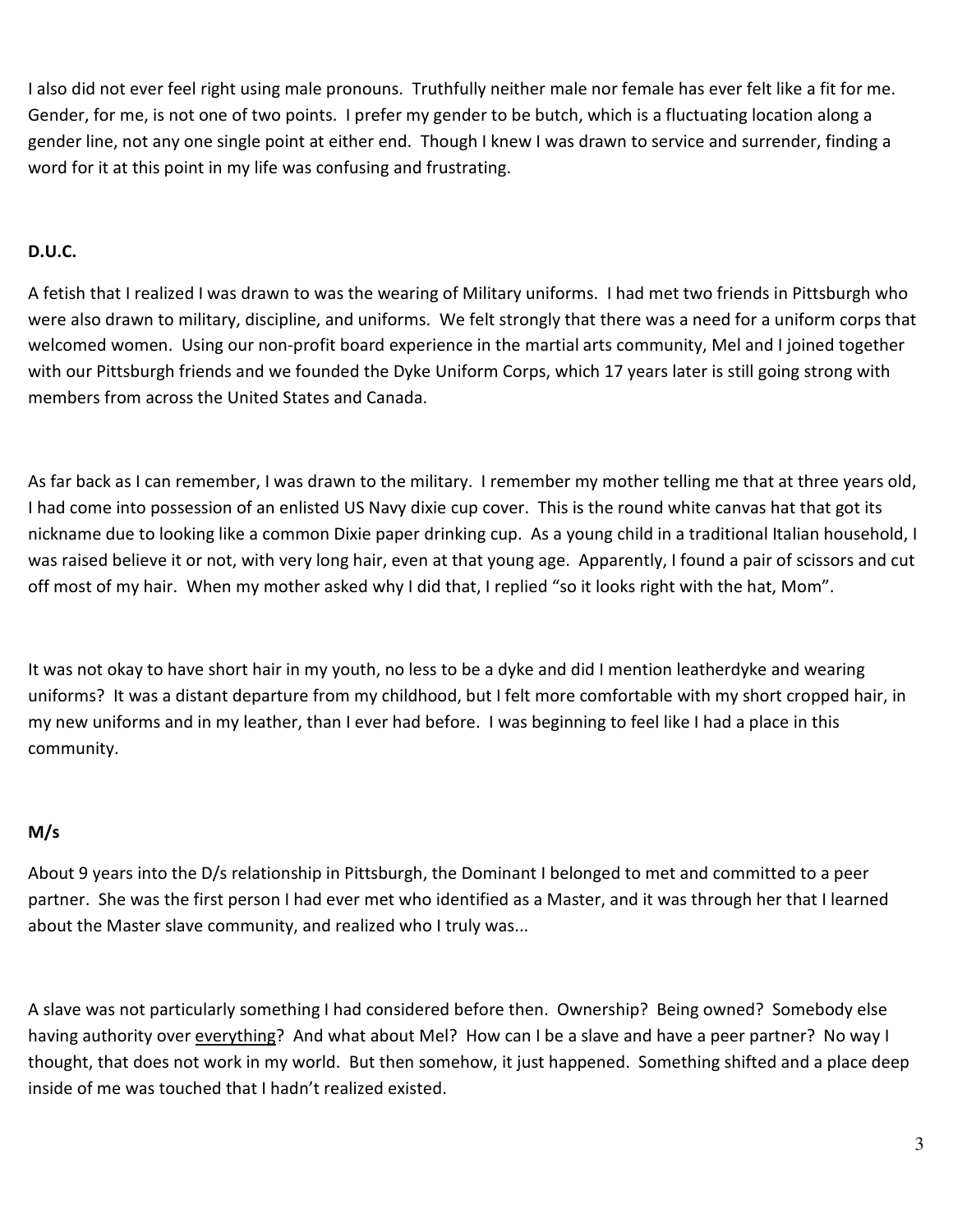I had not known until I was presented with an opportunity to truly surrender my will to this Master that something had been lacking in my life. The challenge to surrender fully reached me deep to my core and inspired me in a way nothing else ever had. That relationship lasted just under 3 years, however it was where I first realized who I am. I left with this new slave inside of me and began to try and figure out what to do with this discovery, the cravings I had and drive that was awakened. It was a turbulent time for me emotionally.

I also tried to figure out what slave meant to me and how it would apply to my life. I will admit, I had this picture of a doormat at the time and I knew that was not me. How did I, this powerful dominant, leader, and teacher fit with this new slave inside of me. I struggled to find role models in the community that looked like me. The picture that I was often presented of what a slave was supposed to look like was counter-productive to my acceptance of self and discovering of who I might be as a slave. It created for me a yearning for diversity. I wondered if I could possibly find a Master who would accept me as my authentic self.

## IMSL AND MA'AM

As I pondered these thoughts, I reached out to the Master slave community for knowledge and support and looked for ways to fill my time. As often happens with breakups, I had a lot of extra hours on my hands and I needed to find something to fill the emptiness and distract me from my wounds.

I joined the staff of International Ms Leather Weekend as a Producer and while producing IMsL for 7 years, met my Master, Ms Rhonda. She was initially on the IMsL staff as Director of Marketing and within a year, also became a Producer. We still joke about the fact that when I started as a Producer of IMsL, her position reported to me - that did NOT go well – for either of us.

I continued to work on self-development and discovery, trying to figure out who I was as a slave, as Ms Rhonda and I developed our relationship. I have always celebrated diversity and have never believed that there was any ONE way to do anything. I applied this concept to what it might mean for me to be a slave. I knew two things which I used as a starting point from which to find my way. I knew that I needed to surrender to a Master who had requirements that I was able to meet, and I knew that I needed to be ME as a slave - my full authentic self - a dominant, a leader, a powerful devoted servant, a Samurai….

Then I realized - that is exactly it.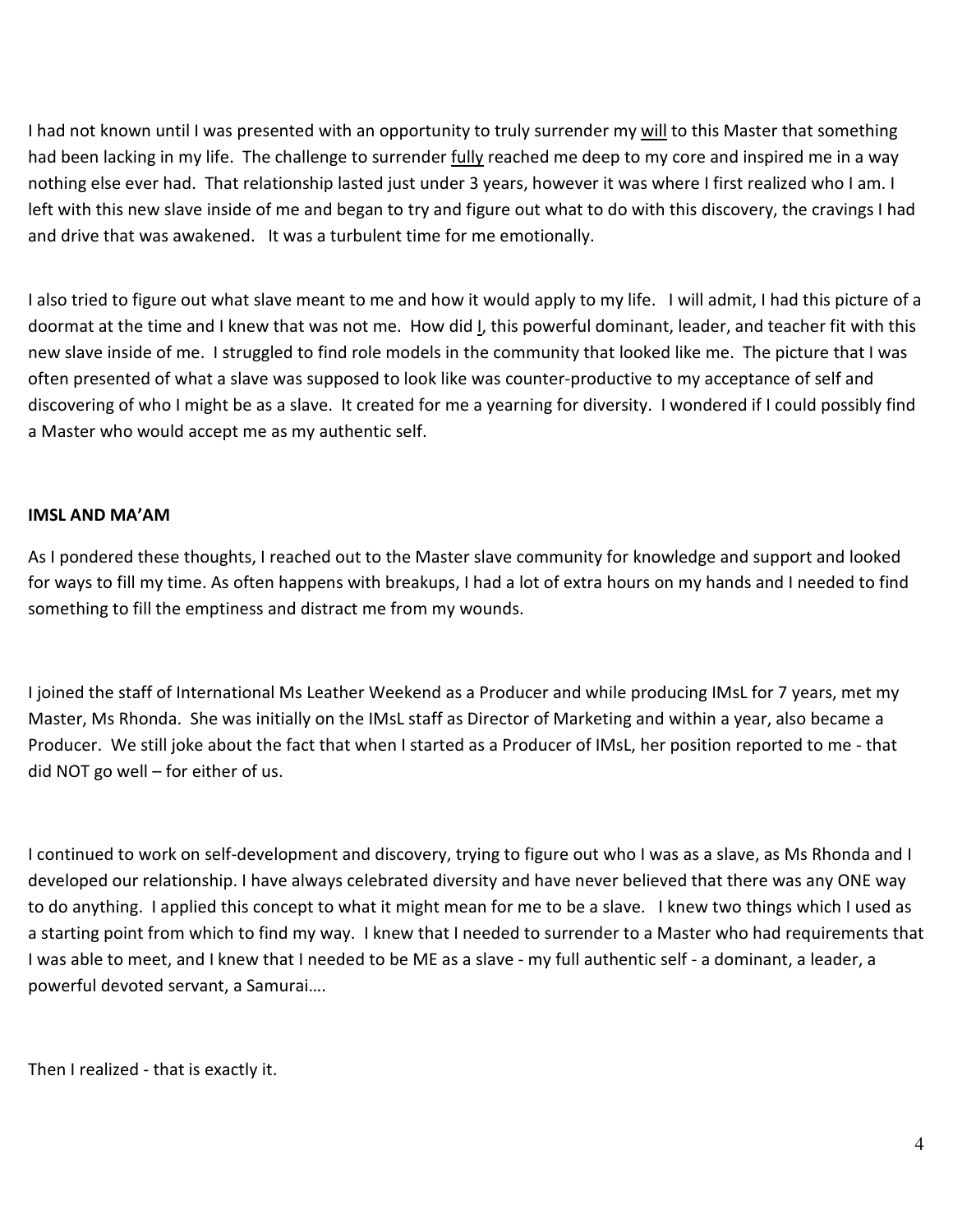#### SLAVE AS SAMURAI

I have trained in Japanese martial arts for over 30 years. I have always been drawn to the military and when I began in the martial arts realized that Japanese Warrior-ship was my true calling. When I started in the leather community, I remember people saying to me "you just get it" with regard to manners and protocol. Well actually, I did not just get it, I had already been doing it for 10 years prior in a Japanese based hierarchical culture. In my martial arts system, the moment I begin to speak, my students immediately drop to a knee to listen. When my teacher spoke, I did the same. The traditional art that we practice is deep with deference, respect, devotion, and protocol.

The word Samurai means one who serves the noble class. Samurai live by the code often called Bushido, bushi meaning warrior and do meaning way. The way of the Samurai was one of honor, duty and loyalty to one's Master until death. The code of Bushido varies among historical writing however it is known to include respect, sincerity, justice, bravery, self-control, politeness, honor, and loyalty. Though the definitions of the words vary slightly, the overall message regarding a suggested way to live your life is clear.

This is the way in which I have tried to live and what I taught my students as a means to move through the world in a respectful way with deep moral principles. Certainly this is not Japan and this is the year 2015, however this way of living has always made the most sense to me. After sitting with these thoughts and opening my mind and heart to my discovery, I finally understood how I fit in the Master slave community, as a Samurai – as a slave.

#### MA'AM AND HER SAMURAI

My Master helped me to understand and accept who I am as a slave, as her Samurai, and not to try to be what I may have thought the community expected. I learned that I do not have to be something or someone by community definition. My Master values the principles that a Samurai style of life prescribed. She guided me and encouraged me to develop as her powerful Samurai slave, devoted to my Master and Owner. I am her slave, I am her property, I am her servant – fiercely devoted and obedient to her will, her path, her protection and her honor.

As her Samurai, I live in a layered poly hierarchy. I serve my Master in many ways both personally and within our community as an educator, speaker, event producer, and now titleholder.

This hierarchical leather family includes my peer partner Mel. Despite what seems to be an unwritten rule that slaves are not supposed to have peer partners, my Master accepts that I came with one. She says that "tomo came to me with a Mel and two dogs." I am a person of deep commitment and loyalty. I made a life commitment to Mel and I would not selfishly break that commitment just because years into our relationship, I realized that I was a slave. The key for me was that I met a Master who would accept me as her slave, as my genuine self, and with "a mel".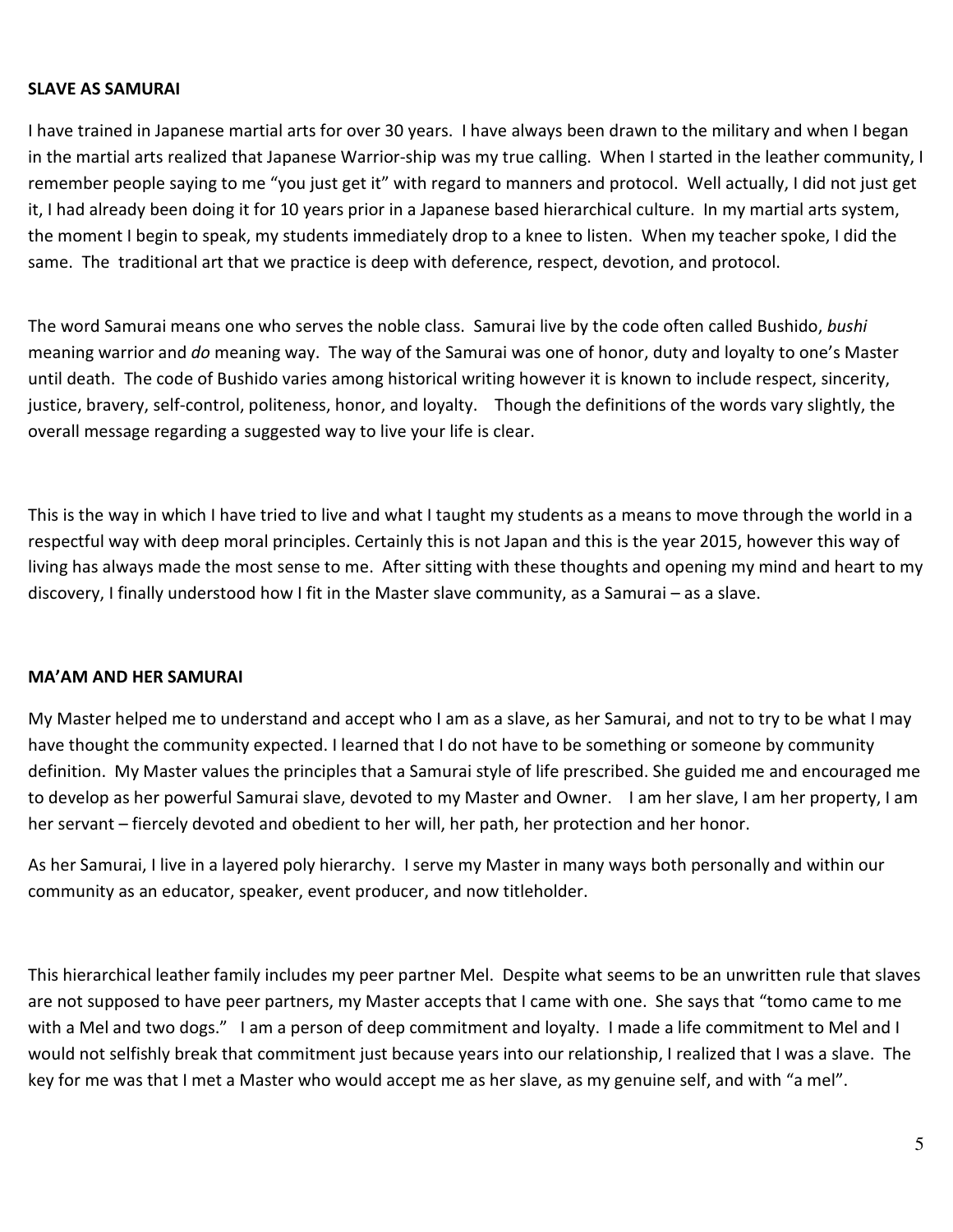When Ms Rhonda and I had first discussed what our life might look like as Master and slave she explained to me that the key was for Master and slave to match. She told me that I was able to surrender what she wanted to control and that was the significant piece. She accepted me as her slave and I am grateful to be owned by her.

Often, I am tasked with the position of middle management, responsible for the service of others. Our poly hierarchy also includes two servants, whom it is my responsibility to manage, support, and guide. One of those servants is my Master's girl pixie and the second is levi, who with my Master's blessing, is my boy.

# **DIVERSITY**

As I travelled on this journey of discovery, I sat with myself to first learn who I was. That did not happen overnight. It took mindful self-examination on my part to figure out how I would move in the world as a leather person and as a slave. I took my experiences from my early years in the gay male leather community, the NY leather and M/s communities, my connection to military, and the influence of my decades in Japanese arts – did a lot of thinking – and with the guidance of my Master, found me.

I am certain I am not the slave for everybody. I am just as certain that I am the slave for my Master, and truthfully, that's what matters. We as members of the leather and M/s communities are diverse. Diversity is our strength, not our weakness. In a world where we are largely not accepted, should we not accept each other even when we don't look exactly alike? I think yes.

I encourage each of us to take the time to look at our life experiences and who we are deep inside… and once you have that information - LIVE IT.

Don't apologize for it – LIVE IT.

When we come across a person who does not look exactly like us, I urge us all to ask them about who they are and how they got there. Celebrate their personal journey and accept each of us as individuals in this community.